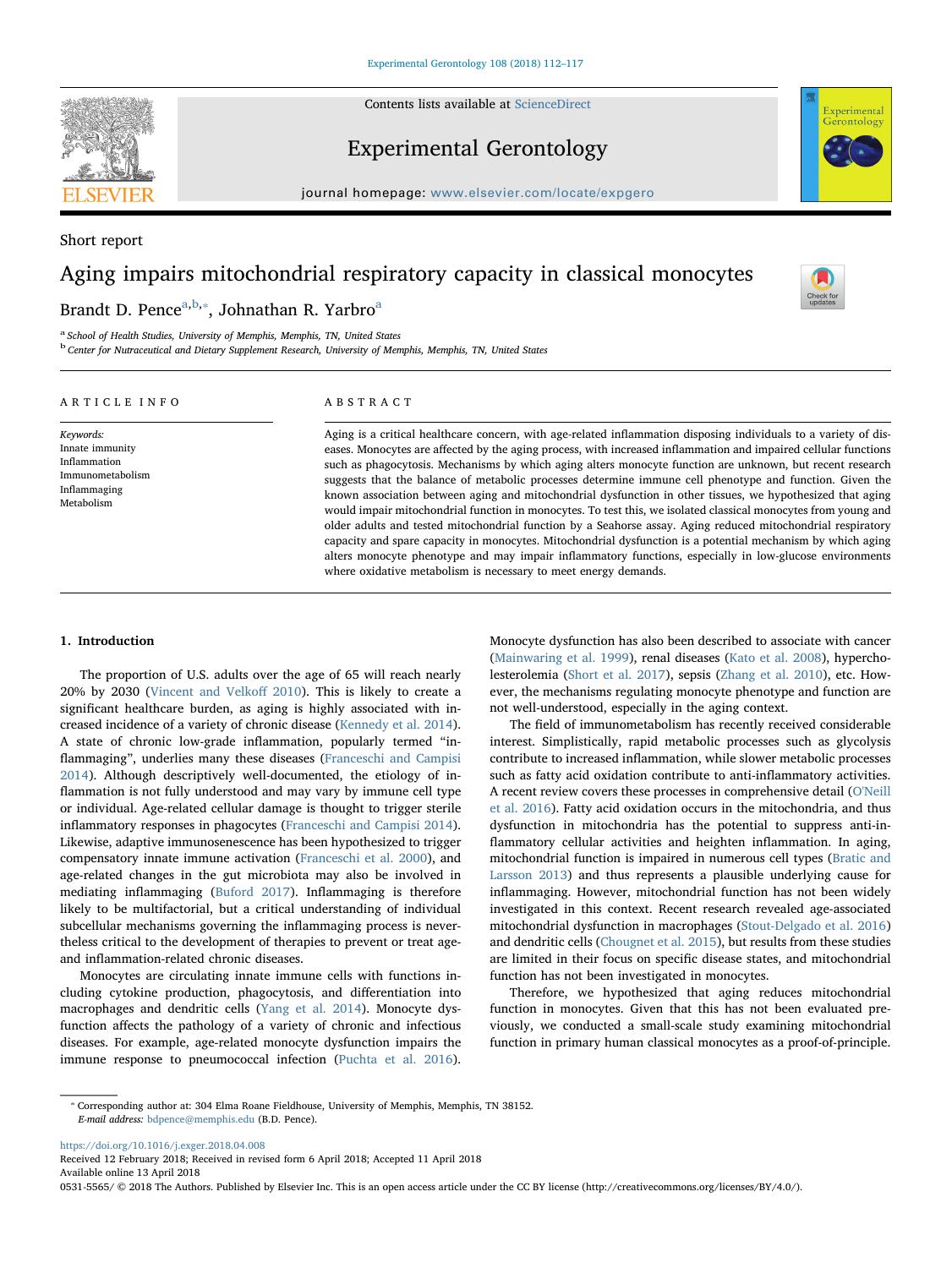#### 2. Methods

# 2.1. Protocol availability

Detailed step-by-step protocols and required supplies for major assays described here (monocyte isolation, Seahorse assay, flow cytometry) are available on protocols.io ([Pence 2017b, 2017c, 2017d](#page-5-15)).

# 2.2. Subjects

Subjects were recruited from the Greater Memphis metropolitan area community without regard to sex, race, or socioeconomic status. Subjects were excluded if they reported previous diagnosis of metabolic or inflammatory diseases or routinely took medications affecting metabolism or inflammation. A total of 18 subjects were recruited for the study and assigned based on age to aged (60–80 years old,  $N = 9$ ) or young (18–35 year old,  $N = 9$ ) groups. In the young group, one subject completed screening but did not return for additional data collection visits, therefore, data for the young group include only 8 subjects except where noted below. All subjects completed an informed consent document, and all protocols were approved by the Institutional Review Board at the University of Memphis (protocol #4361).

For follow-up flow cytometry studies (see below), we attempted to recruit the same participants as in the initial study. Six aged and 3 young participants from the previous groups were available to participate. Two additional aged subjects and 5 additional young subjects were therefore recruited to fill out subject numbers for the follow-up study. The groups did not appreciably differ in demographics or anthropometrics between the first study and the follow-up.

# 2.3. Monocyte isolation

Subjects reported to the laboratory following an overnight fast and had forearm vein blood collected into a 10 ml K<sub>2</sub>EDTA vacutainer tube. Classical monocytes were isolated from whole blood by column-free immunomagnetic negative selection using a commercially-available kit (EasySep Direct Human Monocyte Isolation Kit, StemCell Technologies, Vancouver, CAN) and associated magnet system (EasyEights EasySep Magnet, StemCell Technologies) and counted using a Scepter 2.0 automated cell counter (EMD Millipore, Billerica, MA) with 40 μm sensor. The kit included CD16 depletion and thus isolated only classical monocytes ([Fig. 1A](#page-2-0)). For data analysis of assays involving monocyte isolation, data from one aged subject were excluded on the basis of low monocyte purity (72%), bringing the total subject number in that group to 8 for those assays. Inclusion of this subject did not affect the results. Monocyte purity was established by percent of cells positive for CD14 (anti-CD14-PE, BD Biosciences, San Diego, CA) with analysis on an Attune NxT flow cytometer (Thermo Fisher Scientific, Grand Island, NY) [\(Fig. 1](#page-2-0)B). Purity of isolated monocytes was tested on all but one young subject at least once during the study and did not differ between aged and young subjects ( $p = 0.609$ , [Fig. 1C](#page-2-0)). All downstream assays were immediately performed on freshly-isolated monocytes.

We additionally isolated peripheral blood mononuclear cells (PBMCs) and assessed monocyte subtypes by CD14 and CD16 (anti-CD16-BV421, BD Biosciences) for comparison purposes to demonstrate that the magnetic sorting kit removed intermediate and non-classical monocytes ([Fig. 1A](#page-2-0)). PBMCs were isolated using SepMate-50 conical tubes and Lymphoprep (StemCell Technologies) according to manufacturer's instructions.

#### 2.4. Extracellular flux assay

A Cell Mito Stress Test (Agilent, Santa Clara, CA) was performed based on manufacturer's instruction on a Seahorse XFp extracellular flux analyzer (Agilent). Monocytes were plated on a sterile XFp plate in duplicate at  $1.5 \times 10^5$  total cells per well and serially stimulated in the

following sequence: (A) 1 μM oligomycin; (B) 1 μM oligomycin (2 μM final concentration); (C) 2 μM carbonyl cyanide-4-(trifluoromethoxy) phenylhydrazone (FCCP); (D) 0.5 μM rotenone/antimycin A. Respiratory parameters calculated included basal oxygen consumption rate (OCR), OCR for ATP production, total respiratory capacity, spare respiratory capacity, and non-mitochondrial respiration. A visualization of respiratory parameter calculations is shown in [Fig. 2A](#page-3-0). The dual oligomycin injection used in this study is non-standard. It was performed on the recommendation of technical support to overcome a slow monocyte response to oligomycin seen in our optimization studies. This slow response did not occur during our actual experiments and thus was likely an aberration specific to the sample used for optimization. However, to maintain consistency, we maintained the dual injection scheme throughout the study. A single oligomycin injection of 2 μM final concentration is sufficient for monocytes in the majority of cases and would give equivalent results.

#### 2.5. Flow cytometry

Monocyte phenotype was determined by flow cytometry using a 2 laser Attune NxT equipped with 405 nm and 488 nm lasers and 10 detectors. Whole blood (100 μl) was blocked with 10 μg human IgG (Sigma-Aldrich, St. Louis, MO) and stained with anti-CD14-PE and anti-CD16-BV421 (BD Biosciences). After red blood cell lysis, cells were washed twice and analyzed. Monocytes were gated based on forward and side-scatter, and classical, intermediate, and non-classical monocyte subpopulations were determined based on CD14 and CD16 expression. One subject in the young group did not complete the blood draw for flow cytometry testing.

For follow-up studies testing mitochondrial function by flow cytometry, PBMCs were isolated with lymphoprep and SepMate-50 tubes as described above, and  $5 \times 10^5$  PBMCs were stained with anti-CD14-PE and anti-CD16-BV421 antibodies for 1 h at 4 °C. Following washing, cells were stained for 30 min with JC-1 (MitoScreen, BD Biosciences, according to manufacturer's instructions) for determination of mitochondrial membrane potential, 200 nM MitoTracker Green FM (Cell Signaling Technology, Danvers, MA) for determination of mitochondrial mass, or 1 μM CM-H2DCFDA (Thermo Fisher Scientific) for determination of reactive oxygen species production. After staining, cells were washed with PBS and analyzed. Classical monocytes were determined as CD14<sup>+</sup>CD16<sup>−</sup> cells, and mitochondrial stains were assessed by mean fluorescence intensity in the classical monocyte population.

#### 2.6. Data analysis

Categorical demographic data (race, sex) were analyzed by Pearson's chi-square test. Normally-distributed continuous variables (height, weight, body mass index, classical monocyte proportion, nonclassical monocyte proportion, monocyte purity, and all Seahorse data) were analyzed by independent-samples t-test. Non-normal (by Shapiro-Wilk test) continuous variables (intermediate monocyte proportion and mitochondrial content) were analyzed by Mann-Whitney  $U$  test. The significance level was  $p < 0.05$ . Reported results are mean  $\pm$  SEM. All data were analyzed with R v. 3.3.3 (R Foundation for Statistical Computing, Vienna, AUT).

#### 3. Results

#### 3.1. Raw data

Raw data and analytical scripts are available at fi[gshare.com](http://figshare.com) ([Pence](#page-5-16) [2017a\)](#page-5-16).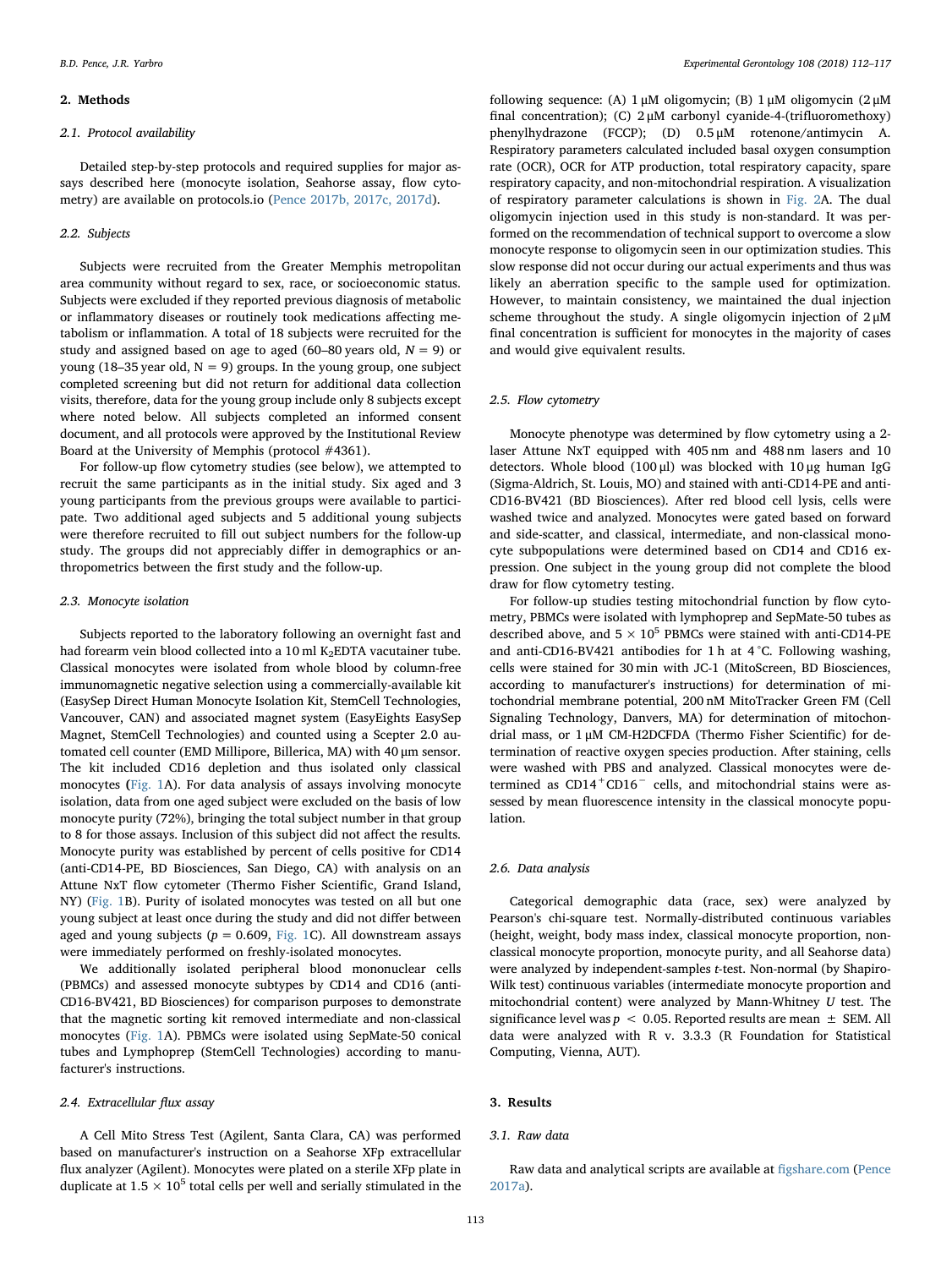<span id="page-2-0"></span>

(caption on next page)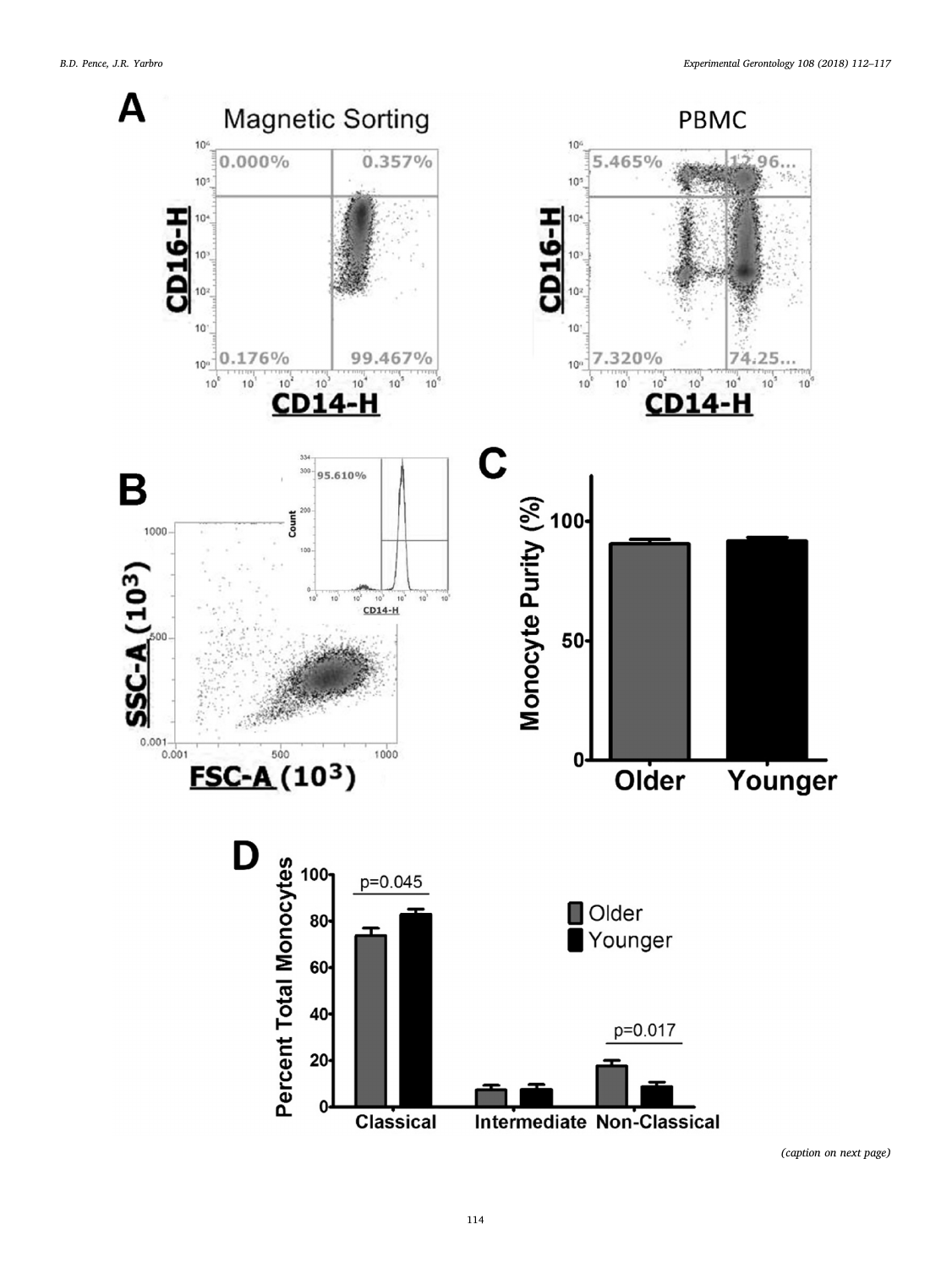Fig. 1. Characterization of monocyte isolations and subpopulations. (A) Magnetic sorting (left panel) isolates classical monocytes and depletes intermediate and nonclassical monocytes, as shown by representative comparison to monocytes isolated through peripheral blood mononuclear cell isolation (right panel). (B) Monocyte isolations by immunomagnetic negative sorting results in a highly-pure cellular population, as demonstrated by a representative CD14 stain and flow cytometry. (C) Monocyte purity does not differ between older and younger subjects. (D) Percentage of total monocytes in classical, intermediate, and non-classical subtypes. Indicated *p*-values are significantly different between groups.  $N = 7-8$ /group.

<span id="page-3-0"></span>

Fig. 2. Cell Mito Stress Test in classical monocytes. (A) Representative Seahorse Cell Mito Stress Test assay showing calculable parameters. (B) Oxygen consumption rate in older and younger subjects with sequential injections. (C) Calculated values for respiratory parameters. Basal: basal respiration. ATP: ATP-linked respiration. Capacity: maximal respiratory capacity. Spare: spare respiratory capacity. Non Mito: non-mitochondrial respiration. Indicated p-values are significantly different between groups. (D) Extracellular acidification rate in older and younger subjects with sequential injections. (E) Mitochondrial function markers by flow cytometry in classical monocytes. MT Green: MitoTracker Green FM.  $N = 8$ /group.

# 3.2. Subject characteristics

Of the 9 recruited subjects in the young group, 2 identified as Black/ African American, 1 as Hispanic/Latino, and 6 as White/Caucasian. Five subjects were female and 4 subjects were male. Of the 9 recruited subjects in the older group, 4 identified as Black/African American and 5 identified as White/Caucasian. Four subjects were female and 5 subjects were male. The groups did not differ in distribution of race  $(\chi^2 = 1.7576, \quad p = 0.4153)$  or sex  $(\chi^2 = 0.2222, \quad p = 0.6374)$ . Additionally, groups did not differ in height ( $t = 1.4501$ ,  $p = 0.1663$ ), weight ( $t = 0.2396$ ,  $p = 0.8137$ ), or body mass index ( $t = -0.4087$ ,  $p = 0.6881$ ).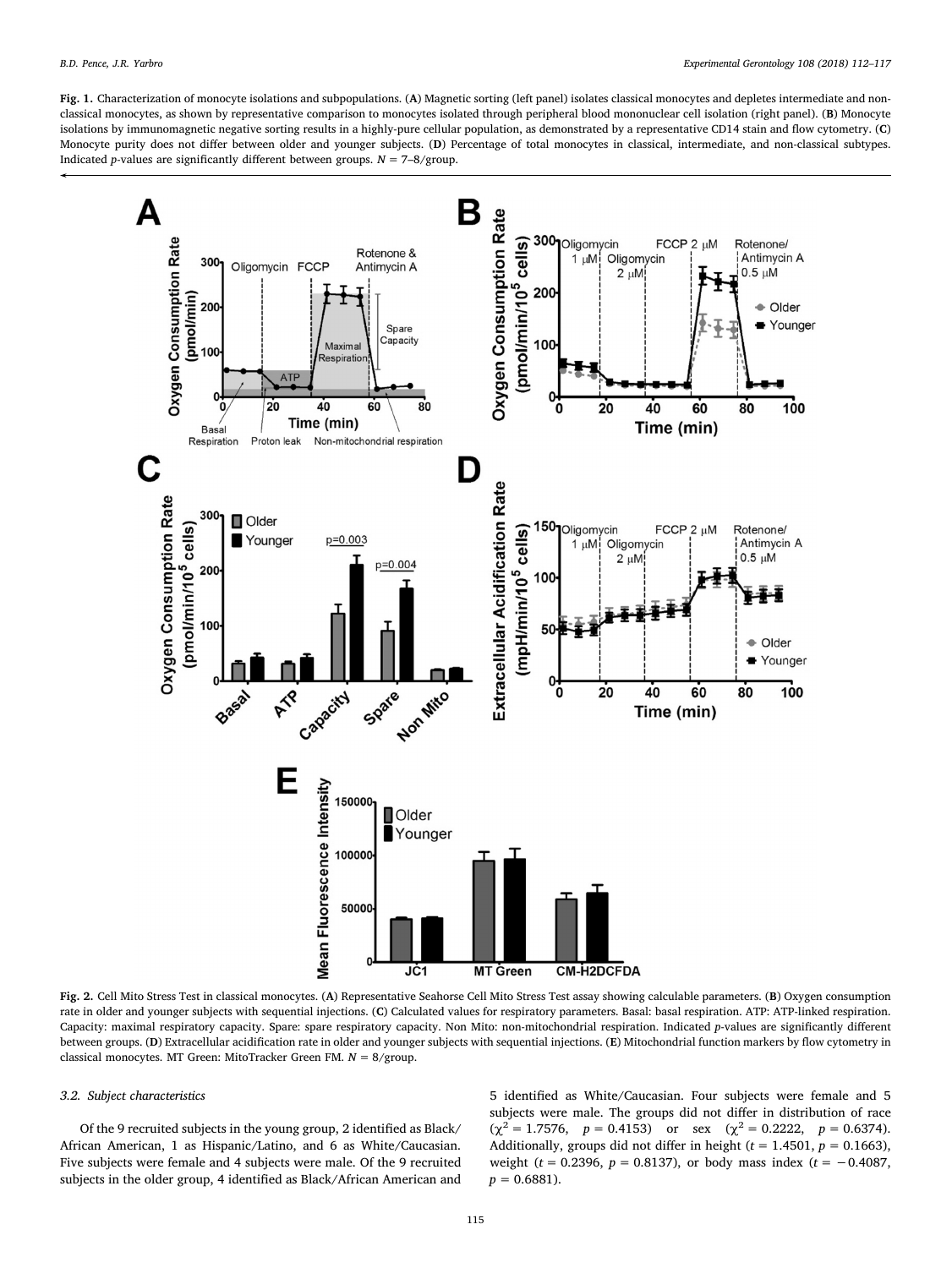# 3.3. Flow cytometry

We found increased non-classical  $(CD14^{dim}CD16^{+})$  proportion in our aged subjects ([Fig. 1](#page-2-0)D), in agreement with previous research ([Hearps et al. 2012\)](#page-5-17), although intermediate  $(CD14 + CD16)$  monocyte proportion did not differ.

# 3.4. Mitochondrial function

Aging impaired mitochondrial respiratory capacity and spare capacity ([Fig. 2B-2C](#page-3-0)) in classical monocytes. Basal, ATP-linked, and nonmitochondrial respiration did not differ between older and young adults ([Fig. 2C](#page-3-0)), although both basal OCR and ATP-linked OCR were nonsignificantly reduced in older subjects. Extracellular acidification rate ([Fig. 2](#page-3-0)D) did not differ between groups during any step of the injection sequence.

Flow cytometric parameters for mitochondrial function in classical monocytes did not differ between aged and young ([Fig. 2](#page-3-0)E).

#### 4. Discussion

In this study, we report for the first time that aging impairs mitochondrial respiration in classical monocytes. Aging is well-known to reduce mitochondrial function in other tissues [\(Bratic and Larsson](#page-5-12) [2013\)](#page-5-12), therefore this result was in some ways unsurprising. However, the impact of aging on metabolism in immune cells is underexplored, and impairment in monocyte mitochondrial function is potentially problematic for several reasons as discussed below. Therefore, the results of this study have important implications for aging and immune function. Monocytes have been examined using Seahorse assays in a handful of previous studies [\(Dominguez-Andres et al. 2017](#page-5-18); [Duroux-](#page-5-19)[Richard et al. 2016;](#page-5-19) [Kramer et al. 2015](#page-5-20)), and the responses to the serial injections in our study are consistent with those studies. Additionally, our data supported previous reports that aging increases the proportion of non-classical monocytes in the circulation [\(Hearps et al. 2012\)](#page-5-17).

Monocytes take on several phenotypes, traditionally broken down into classical (CD14<sup>+</sup>CD16<sup>-</sup>), intermediate (CD14<sup>+</sup>CD16<sup>+</sup>), and nonclassical (CD14dimCD16+) [\(Ziegler-Heitbrock et al. 2010\)](#page-5-21). In aging, the proportions of intermediate and non-classical monocytes are increased ([Hearps et al. 2012](#page-5-17)), and this is known to be associated with higher rates of diseases such as Crohn's disease [\(Grip et al. 2007](#page-5-22)), cardiovascular disease [\(Shantsila et al. 2011](#page-5-23)), rheumatoid arthritis ([Tsukamoto](#page-5-24) [et al. 2017\)](#page-5-24), and peripheral artery disease ([Wildgruber et al. 2016](#page-5-25)). Both intermediate and non-classical monocytes display increased inflammatory features ([Patel et al. 2017;](#page-5-26) [Puchta et al. 2016;](#page-5-6) [Strauss-Ayali](#page-5-27) [et al. 2007\)](#page-5-27), thus age-associated alterations in monocyte subset proportions may play a major role in inflammaging. A recent transcriptomics study identified gene expression patterns related to cellular respiration as being downregulated in the non-classical subtype ([Metcalf et al. 2017](#page-5-28)). Our monocyte isolation strategy included CD16 depletion and thus only isolated classical monocytes, we expect that intermediate and non-classical monocytes may have even greater impairments in mitochondrial function in older adults. This is an acknowledged limitation of our study, but was done consciously to avoid the potential for bias in our mitochondrial respiratory outcome measure, given that we expected monocyte subset proportions to differ. Intermediate and non-classical monocytes have been linked with a wide variety of chronic diseases ([Grip et al. 2007](#page-5-22); [Shantsila et al. 2011](#page-5-23); [Tsukamoto et al. 2017](#page-5-24); [Wildgruber et al. 2016\)](#page-5-25), thus dysregulated mitochondrial function is a potential mechanism by which aging alters monocyte phenotype and predisposes individuals to disease. This hypothesis deserves further investigation.

Here, we demonstrate that the primary aging impairment in monocyte mitochondrial function comes during maximal respiration, as basal respiration did not differ between young and old, and parameters of mitochondrial function as measured by flow cytometry in quiescent monocytes were also not changed. This suggests that monocytes from older individuals are likely to demonstrate the greatest dysfunction during high oxidative energy demand. Monocytes upregulate metabolism to meet energy demands during inflammation. Traditionally, this demand was thought to be primarily glycolytic, and thus mitochondrial function in monocytes has not been considered to be important to cellular function during inflammation. However, it was recently established that monocytes upregulate fatty acid oxidation during inflammatory events in low-glucose environments ([Raulien et al. 2017](#page-5-29)). This compensatory upregulation of oxygen consumption in the absence of glucose appears to preserve the majority of monocyte effector functions ([Raulien et al. 2017](#page-5-29)), and impairments in this is likely to dispose monocytes to functional dysregulation. Low-glucose environments include central nervous system sites of infection ([Chow and Troy](#page-5-30) [2014\)](#page-5-30) and atherosclerotic plaques [\(Ekstrand et al. 2017\)](#page-5-31) and additionally result from conditions including sarcoidosis [\(Sarva et al.](#page-5-32) [2011\)](#page-5-32) and meningitis ([Kim 1980\)](#page-5-33), so monocyte dysfunction in these conditions has the potential to severely impact the immune response to disease. Mitochondrial dysfunction therefore may impair monocyte metabolic flexibility, reducing their ability to mediate effector functions. Further, stimulation with some toll-like receptor agonists such as Pam3CSK4 increase both oxidative and glycolytic metabolism ([Lachmandas et al. 2016](#page-5-34)). This is in directly contrast to LPS, which upregulates only glycolytic metabolism ([Lachmandas et al. 2016\)](#page-5-34) and was the historical basis for belief that monocytes are primarily glycolytic during inflammation ([Cramer et al. 2003;](#page-5-35) [Guida and Stewart 1998](#page-5-36); [Lang et al. 1985;](#page-5-37) [Orlinska and Newton 1993\)](#page-5-38). Given this new information that oxidative metabolism is increased with certain inflammatory stimuli, it is reasonable to speculate that mitochondrial dysfunction in monocytes may impair their ability to mediate immune responses to some pathogens. More research in this area is warranted.

Monocytes are precursor cells to macrophages and dendritic cells. These cells mediate important functions in peripheral tissues, including phagocytosis, antigen presentation, cytokine and chemokine production, and regulation and resolution of inflammation [\(Yang et al. 2014](#page-5-5)). It has been demonstrated that mitochondrial biogenesis is upregulated in monocytes undergoing differentiation to dendritic cells ([Zaccagnino](#page-5-39) [et al. 2012\)](#page-5-39) and to macrophages [\(Daigneault et al. 2010](#page-5-40)). Aging is known to impair various functions in both cell types ([Chougnet et al.](#page-5-14) [2015;](#page-5-14) [Guo et al. 2014;](#page-5-41) [Jiang et al. 2012](#page-5-42)), and mitochondrial dysfunction in the monocyte precursor cells is a potential mechanism by which this occurs.

The underlying mechanism for decreased mitochondrial respiration is unknown and is not evaluated here, and this finding could be explained by impaired fatty acid transport or oxidation, electron transport chain dysfunction, or other phenomena. Therefore, additional investigation is needed to delineate the mechanism(s) behind this observation. However, given the above discussion, the importance of this finding is clear in that age-related changes in monocyte mitochondrial metabolism have a clear potential to alter monocyte phenotype and/or function in a variety of ways relevant to human disease.

# 4.1. Conclusions

In summary, we demonstrated that aging impairs mitochondrial respiration in classical monocytes. The mechanisms by which this occurs are currently unknown, but mitochondrial dysfunction may skew monocytes toward inflammatory phenotypes and impair anti-pathogen and other effector functions. Future research to link mitochondrial function to monocyte phenotype, to confirm functional impairments, and to identify mechanisms by which aging impairs monocyte mitochondrial function is imperative, as monocytes mediate a variety of age-related chronic diseases.